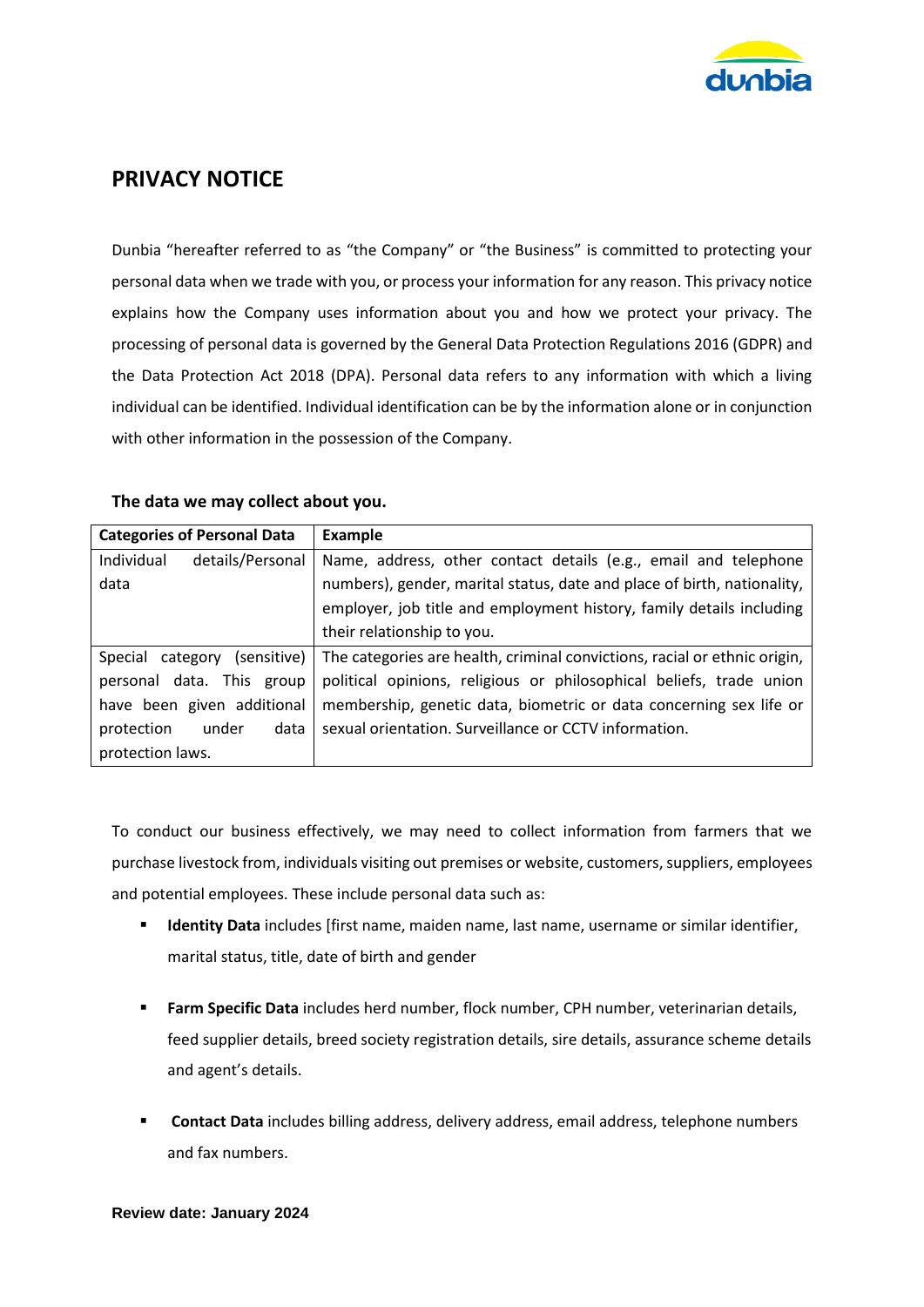

- **Transaction Data** includes details about payments to and from you and other details of products and services you have purchased from us.
- **Technical Data** includes internet protocol (IP) address, your login data, browser type and version, time zone setting and location, browser plug-in types and versions, operating system and platform and other technology on the devices you use to access this website.
- **Profile and Usage Data** includes your username and password, purchases or orders made by you, your interests, preferences, feedback and survey responses.
- **Marketing and Communications Data** includes your preferences in receiving marketing from us and our third parties and your communication preferences.
- **Contact, Financial and Transaction Data** from hauliers or other intermediaries who may act as a go between in our transaction with you to purchase your livestock.
- **Identity and Contact Data** from data brokers or aggregators such as HMRC, DWP, BCMS, BOVIS, APHIS, Breed Society based inside the EU and Red Tractor.

Special category data that we process include:

- **EXTE: Site security** includes [CCTV images of people on site, photos for use in promotional material on and offline.
- **Others** might include [religious belief or ethnicity] We do not specifically request information on religious belief or ethnicity but based on you providing information such as dietary requirements it may on occasion result in processing such information.

## **Why we collect your personal information**

- To manage our business contract and incidental arrangements
- **•** To demonstrate compliance with traceability and food standards requirements through sharing appropriate supply chain and employee information.
- To support the marketing of meat pertaining to specific locations or other marketable traits.
- To be able to respond to correspondences generated via post, our website or email.
- For recruitment and employment purposes within the Group
- For purposes of legal claims that may arise.
- For security purposes and the protection of our properties and investments.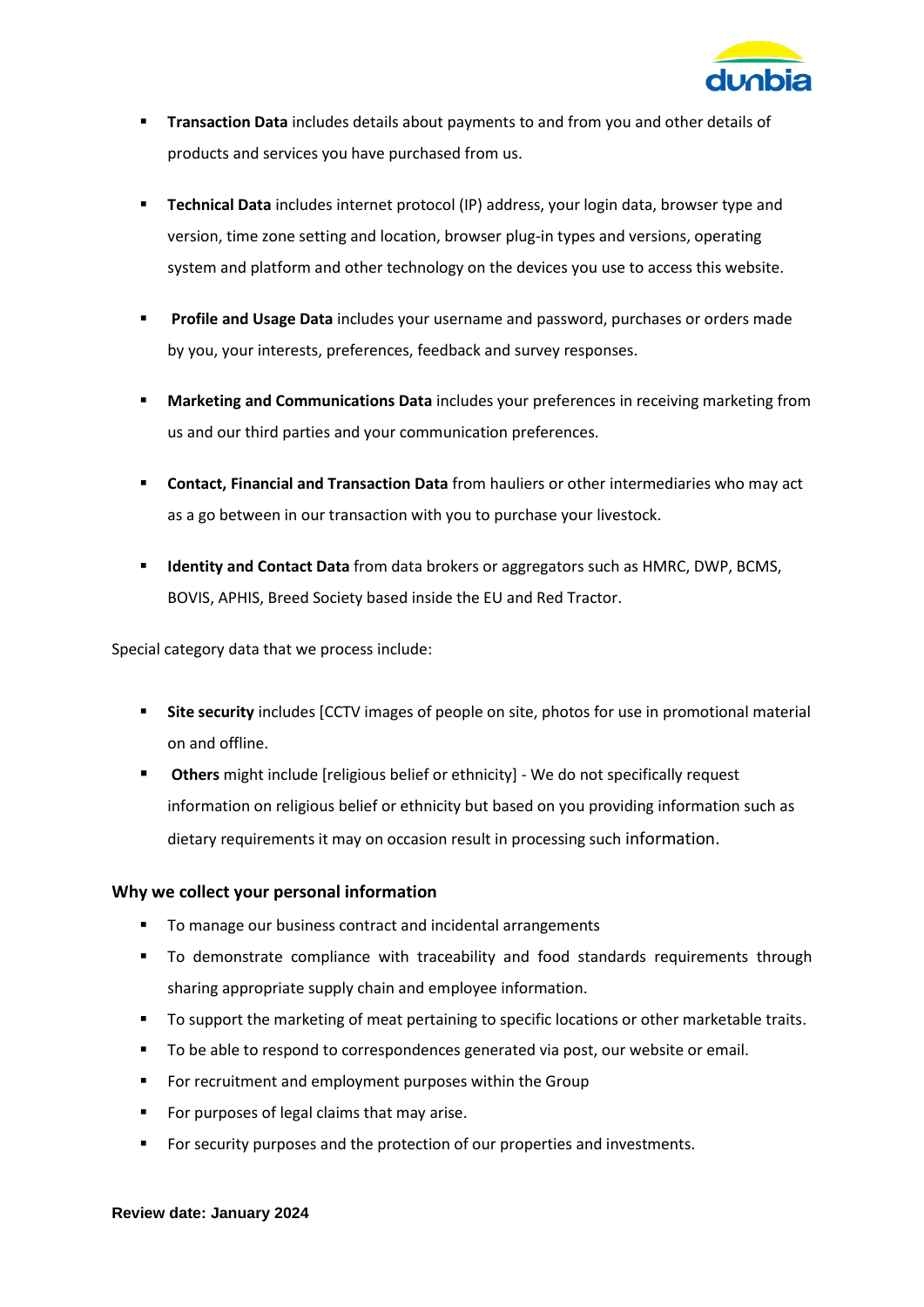

## **Where might we collect your personal data from?**

- You, your representatives or associates.
- Your employees, agents, businesses, etc.
- **E** Other organisations such as companies who you have given permission to share your information.

#### **Legal basis for processing your personal data.**

We have the right to process your personal data if at least one of the following applies:

- Processing is necessary for carrying out our contractual obligations with suppliers, farmers, employees, etc.
- **■** In compliance with our statutory obligations under food, health and safety and other regulations.
- **EXECO FIGHTS INTERT INTERT INTERT INTERT IS EXECOGLY FOR THE INTERT IS EXECOGLY FOR THE INTERTATION Processary for our legitimate interesting** our business, provision of administration and IT services, network security, prevention of fraud and in the context of a busines reorganisation.
- Explicit consent of the data subject

#### **How do we keep your information secure?**

We are committed to ensuring that your personal data is safe. In order to prevent unauthorised access or disclosure, we have put in place suitable physical, technical, electronic and managerial procedures to safeguard and secure the information that we hold about you. These include:

- Secure work areas and sending emails securely.
- **■** Information security awareness for our staff.
- Role based access controls to personal data and password management.
- Encryption of personal data,
- **EXECT** Testing, assessing and evaluating the effectiveness of technical security controls.
- Disaster Recovery and Business Continuity arrangements

#### **How long will we keep your personal data for?**

Your personal data will be held in line with our Group Retention Schedule. This can be requested by contacting us if necessary.

In line with current data protection legislations, your information will not be held for longer than necessary.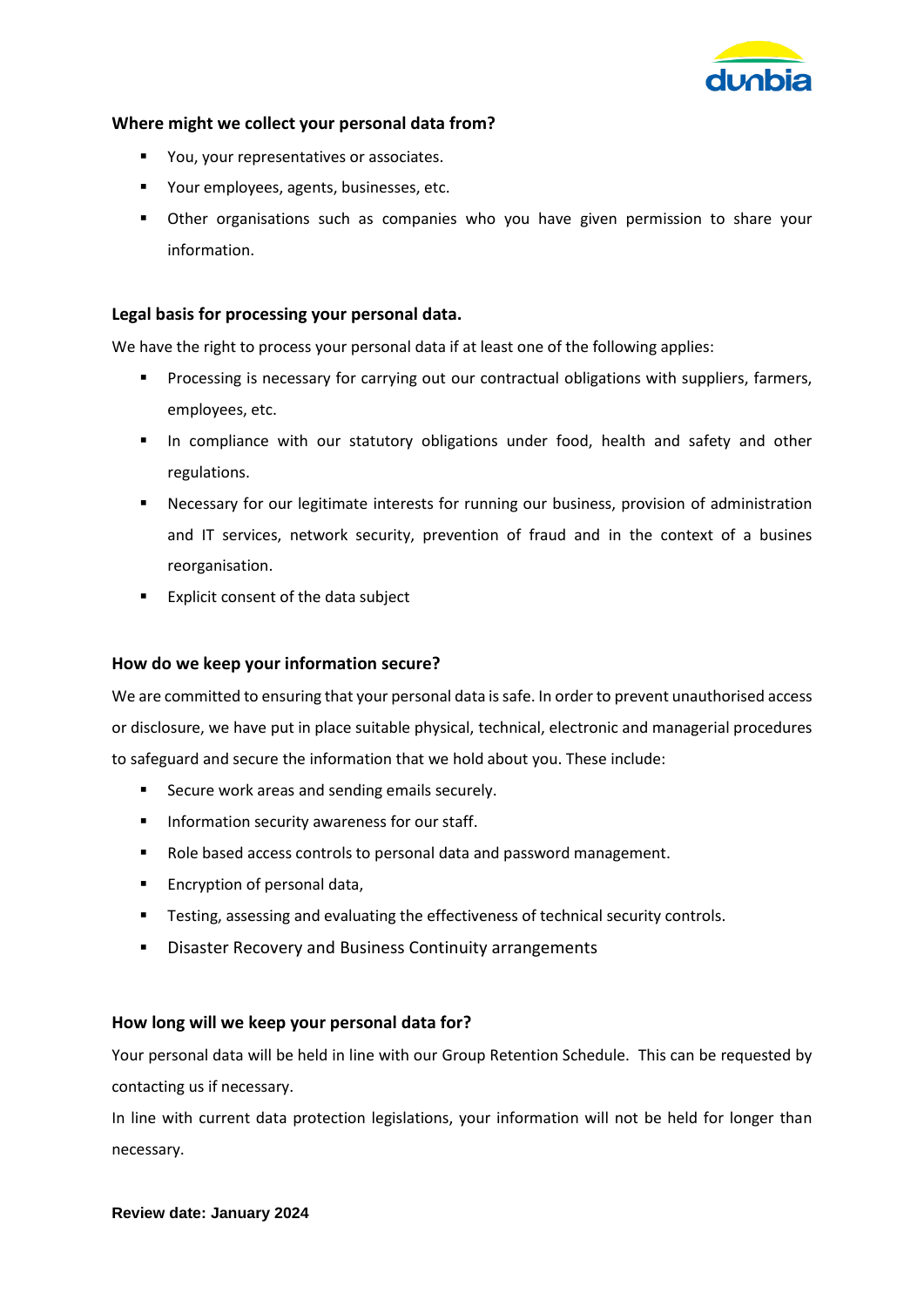

#### **Who will we share your personal information with?**

We may engage the services of commercial companies to store and manage your information on our behalf. Where we have these arrangements, there is always a contract, memorandum of understanding or an information sharing agreement in place to ensure that the legal requirements for handling personal data are met. We may also share personal data under the following circumstances:

- Where required by law, we will share your personal data with government agencies such as HMRC, DWP
- Where necessary, we will share your personal information with third parties as part of requirements to demonstrate compliance with traceability, food safety and other relevant business standards.
- Subsidiaries and/or holding companies that are connected to the Company in the UK and/or EEA for the provision of IT, system administration services and for reporting purposes.
- We may share personal data to academic institutions for statistical and research purposes
- **•** Professional advisers such as lawyers, bankers, auditors and insurers who provide specialist services for the effective running of our business.

## **How can you access the information we hold about you?**

You have the right to request all the information we hold about you when we receive a request from you in writing. We would normally give you access to everything we have recorded about you. This applies to paper and electronic records. However, we will not share any parts of your details which contain:

- Confidential information about other people or
- **E** If it is in the interest of public safety and security to withhold that information from you.

#### **Your rights and your personal data.**

Subject to an exemption under the GDPR 2016 and the DPA 2018, you have the following rights with respect to your personal data:

- $\div$  The right to request a copy of your personal data which the Company holds about you.
- $\div$  The right to request that the Company corrects any personal information if it is found to be inaccurate or out of date.
- $\cdot \cdot$  The right to erasure of your personal data where it is no longer necessary for the Company to retain such data.

#### **Review date: January 2024**